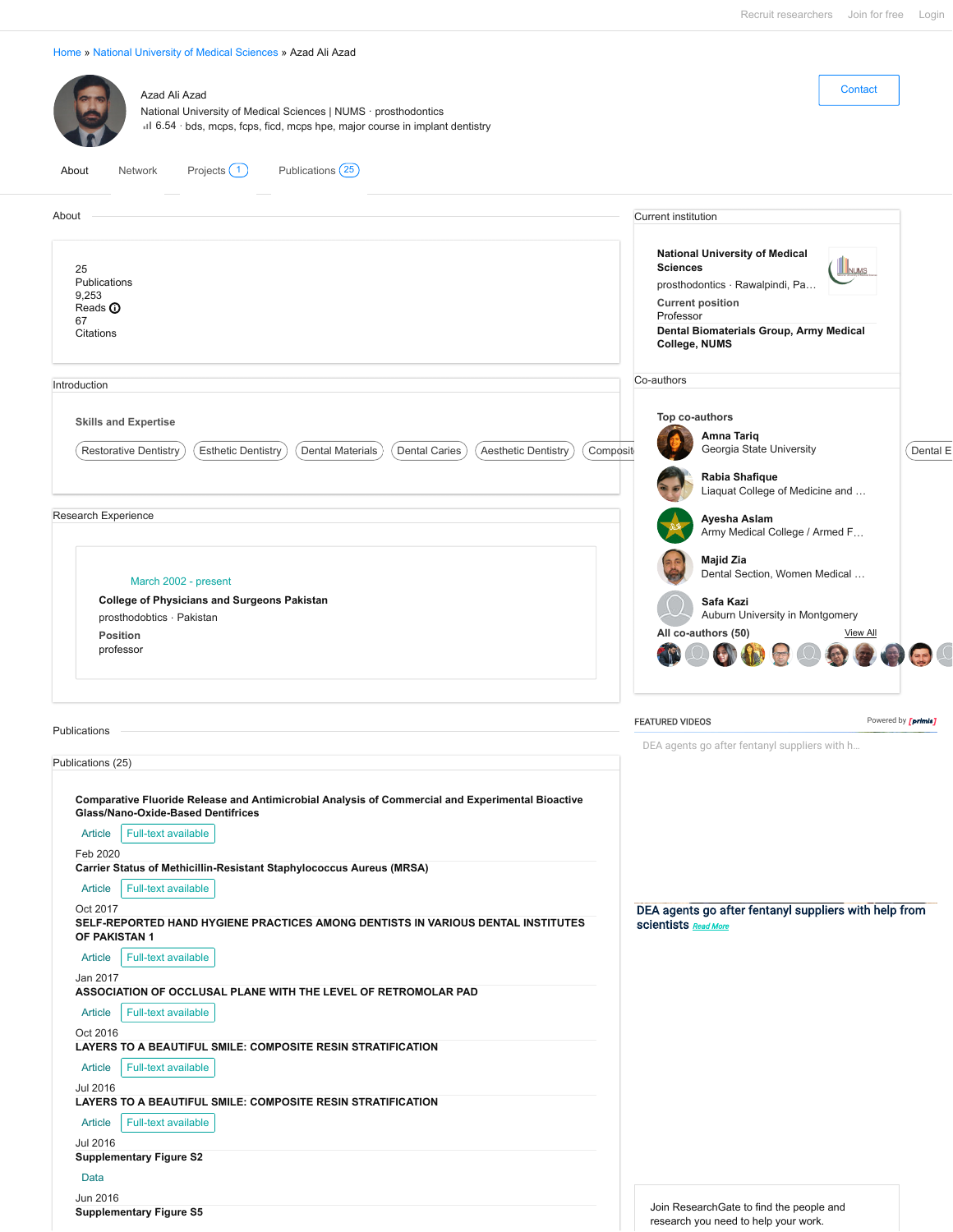| . . |  |
|-----|--|

# Jun 2016 **[Supplementary Tables](https://www.researchgate.net/publication/306571207_Supplementary_Tables)**

#### Data

Jun 2016

**[Supplementary Figure S3](https://www.researchgate.net/publication/306571298_Supplementary_Figure_S3)**

## Data

Jun 2016 **[Supplementary Figure S4](https://www.researchgate.net/publication/306571299_Supplementary_Figure_S4)**

### Data

Jun 2016

## **[Supplementary Figure S1](https://www.researchgate.net/publication/306571319_Supplementary_Figure_S1)**

Data

## Jun 2016

**[Supplementary Figure Legends](https://www.researchgate.net/publication/306571322_Supplementary_Figure_Legends)**

## Data

Jun 2016

**[AWARENESS ABOUT PROSTHODONTIC TREATMENT FOR MISSING NATURAL TEETH AMONG](https://www.researchgate.net/publication/301957136_AWARENESS_ABOUT_PROSTHODONTIC_TREATMENT_FOR_MISSING_NATURAL_TEETH_AMONG_PATIENTS_SEEN_AT_AFID) PATIENTS SEEN AT AFID**

### Article  $\parallel$  Full-text available

Mar 2016

**[AGLOSSIA: A RARE CASE REPORT AND REVIEW](https://www.researchgate.net/publication/308229939_AGLOSSIA_A_RARE_CASE_REPORT_AND_REVIEW)**

#### Article Full-text available

Dec 2015

**[PAT4 levels control amino-acid sensitivity of rapamycin-resistant mTORC1 from the Golgi and affect](https://www.researchgate.net/publication/282764674_PAT4_levels_control_amino-acid_sensitivity_of_rapamycin-resistant_mTORC1_from_the_Golgi_and_affect_clinical_outcome_in_colorectal_cancer) clinical outcome in colorectal cancer**

## Article Full-text available

Oct 2015

**[Clinical Evaluation of Proximal Contact Points in Fixed Prostheses](https://www.researchgate.net/publication/282037977_Clinical_Evaluation_of_Proximal_Contact_Points_in_Fixed_Prostheses)**

#### Article

Sep 2015 **[BRIDGING THE GAP: QUALITY OF COMMUNICATION BETWEEN PROSTHODONTISTS AND LAB](https://www.researchgate.net/publication/301957034_BRIDGING_THE_GAP_QUALITY_OF_COMMUNICATION_BETWEEN_PROSTHODONTISTS_AND_LAB_TECHNICIANS)**

## **TECHNICIANS**

Article Full-text available

#### Mar 2015

**[PREVALENCE OF STRESS AND BURNOUT AMONG DENTISTS OF RAWALPINDI & ISLAMABAD](https://www.researchgate.net/publication/329416341_PREVALENCE_OF_STRESS_AND_BURNOUT_AMONG_DENTISTS_OF_RAWALPINDI_ISLAMABAD)**

## Article Full-text available

Nov 2013

**[Comparison of patient's satisfaction level with complete dentures fabricated by neutral zone technique](https://www.researchgate.net/publication/262372469_Comparison_of_patient) and conventional technique**

## Article Full-text available

Apr 2013

**[POST-CEMENTATION SENSITIVITY IN VITAL ABUTMENTS OF METAL-CERAMIC FIXED PARTIAL](https://www.researchgate.net/publication/261287164_POST-CEMENTATION_SENSITIVITY_IN_VITAL_ABUTMENTS_OF_METAL-CERAMIC_FIXED_PARTIAL_DENTURES) DENTURES**

## Article Full-text available

Jun 2011

#### **[Scientific and artistic principles of tooth shade selection. A review](https://www.researchgate.net/publication/262372270_Scientific_and_artistic_principles_of_tooth_shade_selection_A_review)**

|                                                                                                       | with different arch forms     |  |  |  |
|-------------------------------------------------------------------------------------------------------|-------------------------------|--|--|--|
| Comparison of distance between maxillary central incisors and incisive papilla in dentate individuals |                               |  |  |  |
| Jun 2011                                                                                              |                               |  |  |  |
|                                                                                                       | Article   Full-text available |  |  |  |
|                                                                                                       |                               |  |  |  |

## Article Full-text available

Oct 2009

**[Relationship of age, gender and skin tone to shades of permanent maxillary central incisors](https://www.researchgate.net/publication/262187186_Relationship_of_age_gender_and_skin_tone_to_shades_of_permanent_maxillary_central_incisors)**

Article Full-text available

## Jun 2007

## **[DENTURE INDUCED STOMATITIS IN EDENTULOUS POPULATION](https://www.researchgate.net/publication/339229747_DENTURE_INDUCED_STOMATITIS_IN_EDENTULOUS_POPULATION)**

## Article

Jan 2006

Network

- **16+ million** members
- **135+ million** publications
- **700k+** research projects

[Join for free](https://www.researchgate.net/signup.SignUp.html)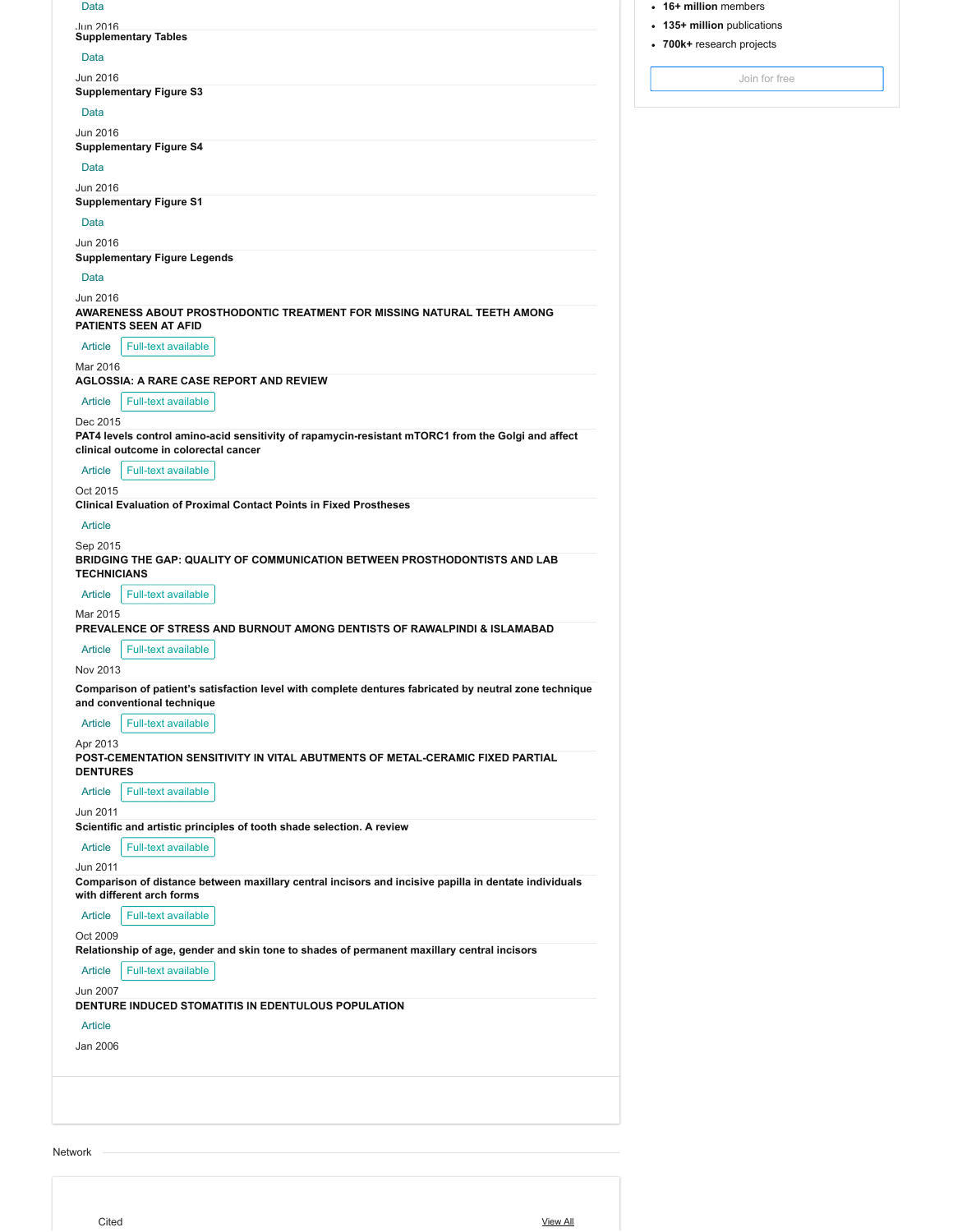**[Jun Hung Cho](https://www.researchgate.net/profile/JUN_HUNG_CHO)** Texas Tech University Health Sciences Center

#### **[Jagan Kumar Baskaradoss](https://www.researchgate.net/profile/Jagan_Baskaradoss)** Kuwait University

**[Helen Turley](https://www.researchgate.net/profile/Helen_Turley)** University of Oxford

**[Reinhard Hickel](https://www.researchgate.net/profile/Reinhard_Hickel)** Ludwig-Maximilians-University of Munich

**[Mutlu Özcan](https://www.researchgate.net/profile/Mutlu_Oezcan)** University of Zurich

| Cited By                                                    | <b>View All</b> |
|-------------------------------------------------------------|-----------------|
| Muhammad Humza Bin Saeed                                    |                 |
| Pinar Yilmaz Atali<br><b>Marmara University</b>             |                 |
| <b>Mohamed Abdelmageed Awad</b><br><b>Tanta University</b>  |                 |
| <b>Christian Cordova</b><br>University of the Andes (Chile) |                 |
| <b>Gerard Lutty</b><br>Johns Hopkins Medicine               |                 |

| <b>Muhammad Kaleem</b>                            |  |
|---------------------------------------------------|--|
| National University of Medical Sciences           |  |
| <b>Viktor Korolchuk</b>                           |  |
| Newcastle University                              |  |
|                                                   |  |
| Waqar Jeelani                                     |  |
| University Medical and Dental College, Faisalabad |  |
| Osamu Hiraike                                     |  |
| The University of Tokyo                           |  |
|                                                   |  |
| <b>Muhammad Omar Niaz</b>                         |  |
| <b>Foundation University</b>                      |  |
|                                                   |  |
|                                                   |  |

| <b>Kathrin Thedieck</b>                                                                   |
|-------------------------------------------------------------------------------------------|
| University of Innsbruck (AT) & European Medical School (EMS), Universities of Groningen ( |
| <b>Muneer Gohar Babar</b>                                                                 |
| International Medical University (IMU)                                                    |
| <b>Grigorios Polyzois</b>                                                                 |
| National and Kapodistrian University of Athens                                            |
| <b>Mohammad AL-Rabab'ah</b>                                                               |
| University of Jordan                                                                      |
| <b>Peter Horvatovich</b>                                                                  |
| University of Groningen                                                                   |